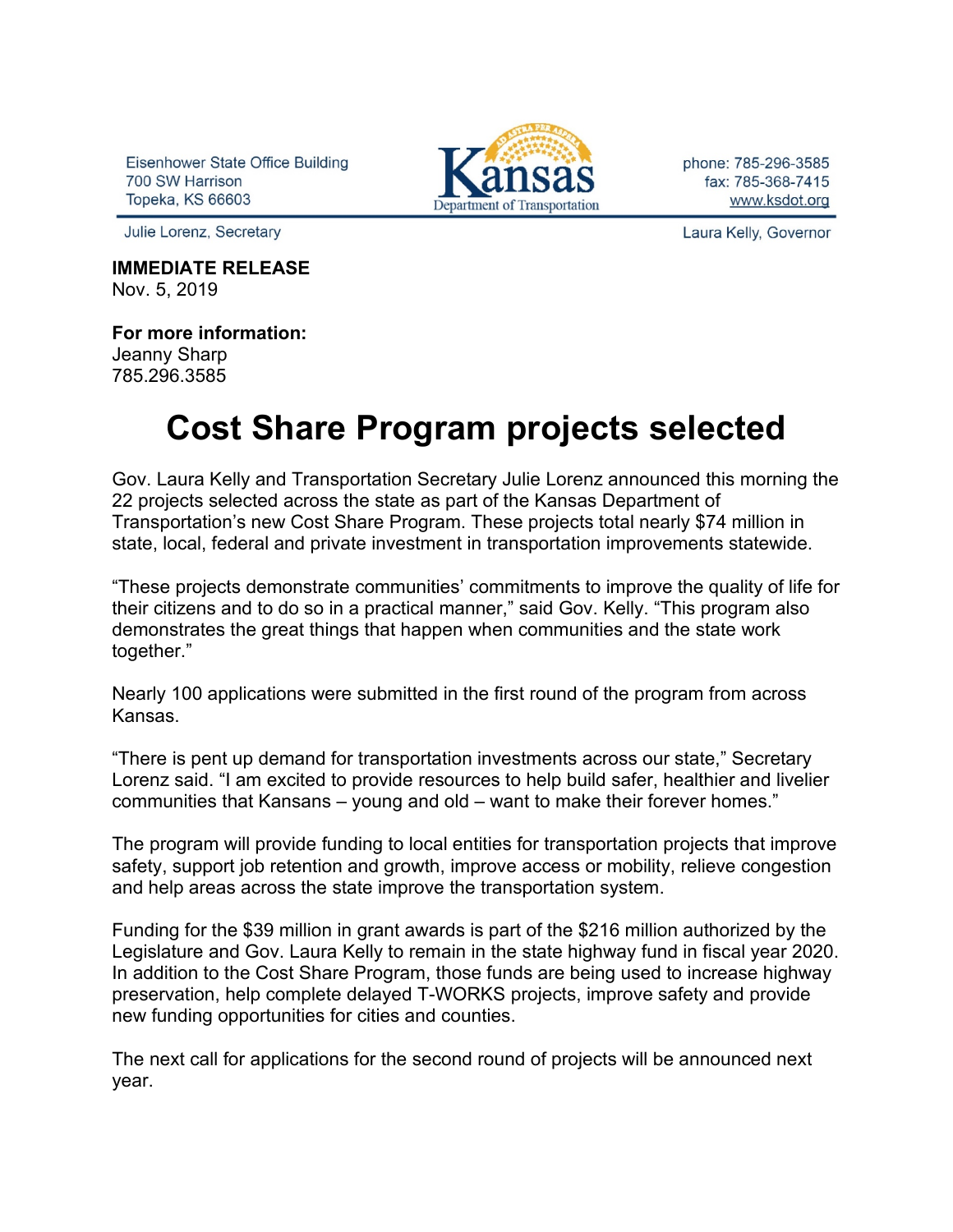The selected projects include –

| <b>District</b> | <b>Project Title</b>                                                                                       | <b>City</b> | <b>County</b> |
|-----------------|------------------------------------------------------------------------------------------------------------|-------------|---------------|
| $\mathbf{1}$    | 87th street<br><b>Pedestrian and</b><br><b>Bicycle Tunnel</b><br><b>East of Acuff</b>                      | Lenexa      | Johnson       |
| $\mathbf{1}$    | K-7 and<br><b>Eisenhower Road</b><br>Intersection<br><b>Improvements</b>                                   | Lansing     | Leavenworth   |
| $\mathbf{1}$    | <b>62nd Street</b>                                                                                         | Oskaloosa   | Jefferson     |
| $\mathbf{1}$    | <b>Commercial Street</b><br><b>Revitalization (5th</b><br><b>Street to 7th</b><br>Street)                  | Atchison    | Atchison      |
| $\overline{2}$  | <b>Salina Regional</b><br><b>Airport Hangar</b><br>H959<br><b>Improvements</b><br>and Runway 35<br>repairs | Salina      | Saline        |
| 2               | <b>8th Street</b><br><b>Geometric</b><br>Improvement                                                       | Ellsworth   | Ellsworth     |
| 2               | <b>B</b> Street<br>Reconstruction                                                                          | Washington  | Washington    |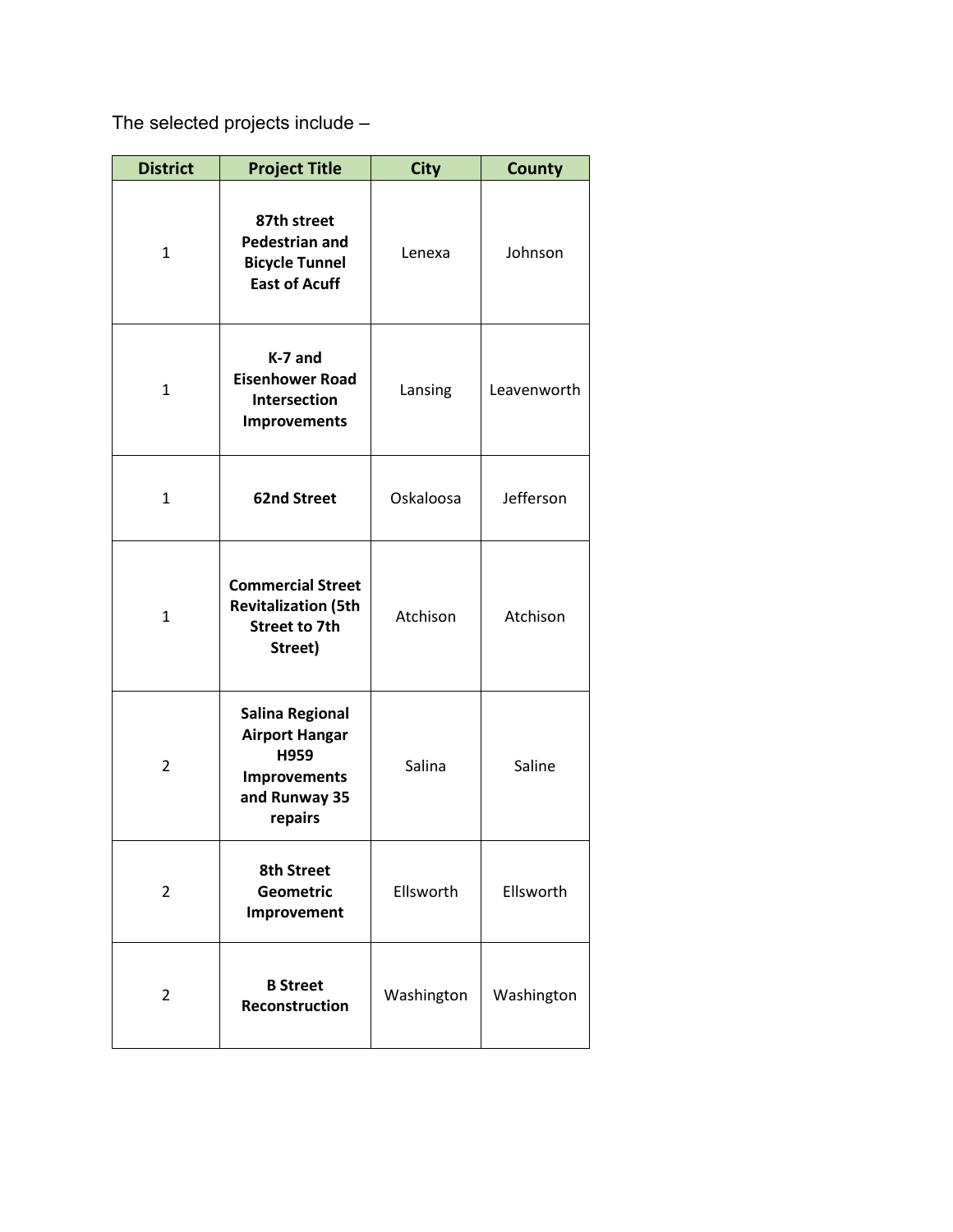| 3 | <b>Sherman County</b><br>Road Resurfacing -<br>Old Highway 24<br><b>AKA County Road</b><br>64 | Goodland          | Sherman       |
|---|-----------------------------------------------------------------------------------------------|-------------------|---------------|
| 4 | <b>Pavement</b><br><b>Patching and</b><br>Overlay on<br>numerous Allen<br>Co. Roads           | Iola              | Allen         |
| 4 | <b>Baptiste Drive</b><br><b>Improvements</b>                                                  | Paola             | Miami         |
| 4 | <b>East Quincy Street</b><br>Reconstruction                                                   | Pittsburg         | Crawford      |
| 4 | <b>The Last Mile</b>                                                                          | Humboldt          | Allen         |
| 5 | US-56 and NHRA                                                                                | <b>Great Bend</b> | <b>Barton</b> |
| 5 | <b>Redwing</b><br>Intersection<br><b>Improvements</b>                                         | <b>Great Bend</b> | Barton        |
| 5 | <b>Wichita North</b><br><b>Junction: Gold</b><br>Project                                      | Wichita           | Sedgwick      |
| 5 | <b>Section Line Road</b><br><b>Sidewalk</b>                                                   | Garden Plain      | Sedgwick      |